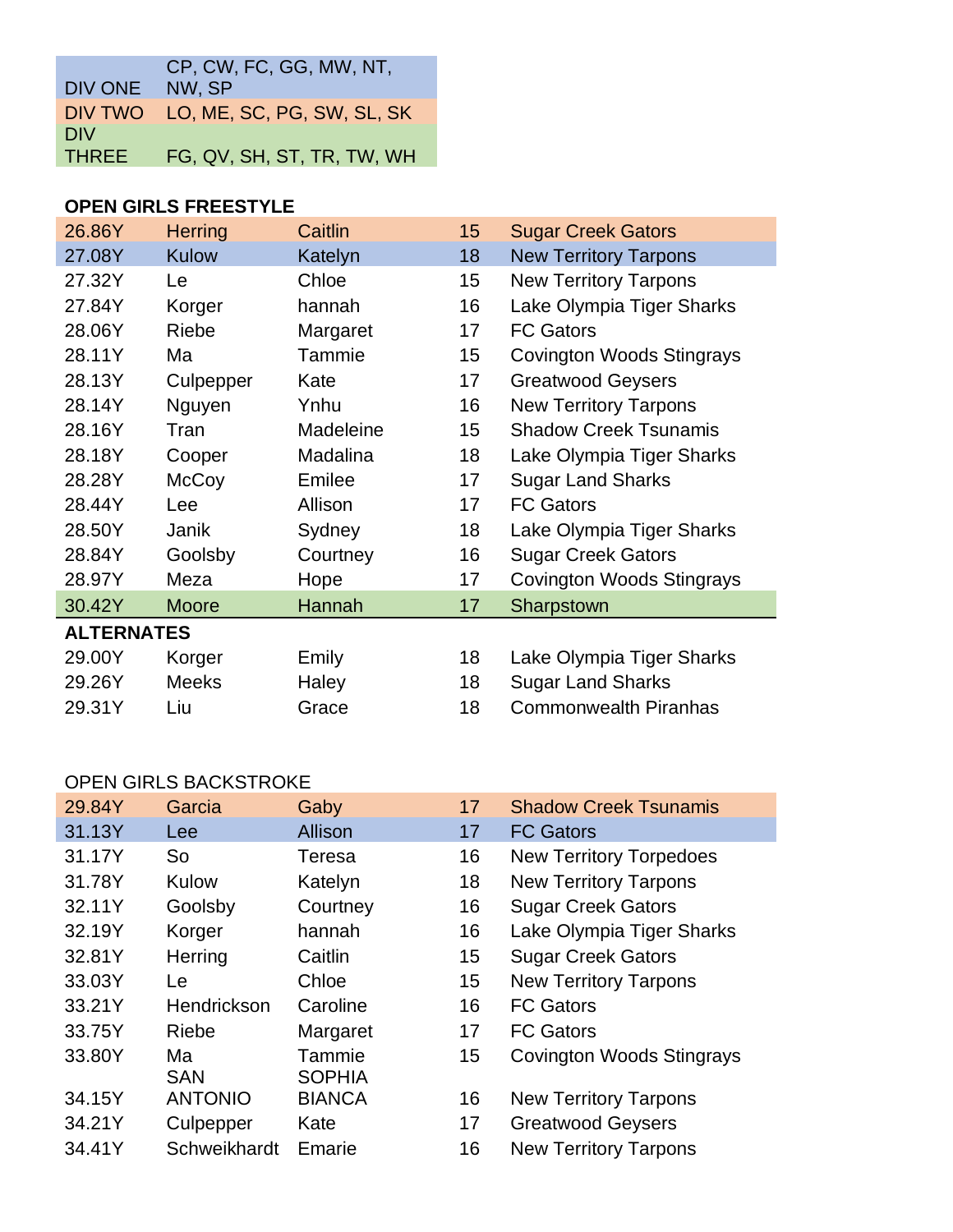| McCoy             | Emilee        | 17 | <b>Sugar Land Sharks</b>         |
|-------------------|---------------|----|----------------------------------|
| <b>Todd</b>       | <b>Taylor</b> | 16 | Sharpstown                       |
| <b>ALTERNATES</b> |               |    |                                  |
| Nguyen            | Ynhu          | 16 | <b>New Territory Tarpons</b>     |
| Spiwak            | <b>Brooke</b> | 17 | <b>Covington Woods Stingrays</b> |
| <b>Byers</b>      | <b>Brooke</b> | 17 | <b>Greatwood Geysers</b>         |
| Cooper            | Madalina      | 18 | Lake Olympia Tiger Sharks        |
|                   |               |    |                                  |

# **OPEN GIRLS BREASTSTROKE**

| 32.71Y            | Garcia       | Gaby           | 17 | <b>Shadow Creek Tsunamis</b>     |
|-------------------|--------------|----------------|----|----------------------------------|
| 35.94Y            | Korger       | hannah         | 16 | Lake Olympia Tiger Sharks        |
| 36.09Y            | Culpepper    | Kate           | 17 | <b>Greatwood Geysers</b>         |
| 36.15Y            | Nguyen       | Ynhu           | 16 | <b>New Territory Tarpons</b>     |
| 36.45Y            | Janik        | Sydney         | 18 | Lake Olympia Tiger Sharks        |
| 36.75Y            | So           | Teresa         | 16 | <b>New Territory Torpedoes</b>   |
| 36.82Y            | Kulow        | Katelyn        | 18 | <b>New Territory Tarpons</b>     |
| 37.05Y            | Ma           | Tammie         | 15 | <b>Covington Woods Stingrays</b> |
| 37.20Y            | <b>Meeks</b> | Ashlyn         | 16 | <b>Sugar Land Sharks</b>         |
| 37.24Y            | Spiwak       | <b>Brooke</b>  | 17 | <b>Covington Woods Stingrays</b> |
| 37.85Y            | Rebollido    | Khue           | 18 | <b>New Territory Tarpons</b>     |
| 38.19Y            | Herring      | Caitlin        | 15 | <b>Sugar Creek Gators</b>        |
| 38.22Y            | Korger       | Emily          | 18 | Lake Olympia Tiger Sharks        |
| 38.50Y            | Le           | Chloe          | 15 | <b>New Territory Tarpons</b>     |
| 38.76Y            | Su           | <b>Natalie</b> | 15 | <b>New Territory Tarpons</b>     |
| 43.70Y            | York         | Ashley         | 15 | <b>Sharpstown Swim Team</b>      |
| <b>ALTERNATES</b> |              |                |    |                                  |
| 38.87Y            | Riebe        | Margaret       | 17 | <b>FC Gators</b>                 |
| 38.88Y            | Cone         | Celeste        | 16 | <b>Covington Woods Stingrays</b> |
| 39.09Y            | Kalivoda     | Sophia         | 15 | <b>Shadow Creek Tsunamis</b>     |
| 39.11Y            | Abogador     | Miya           | 18 | <b>Sugar Land Sharks</b>         |
|                   |              |                |    |                                  |

## **OPEN GIRLS BUTTERFLY**

| 28.46Y | Garcia           | Gaby          | 17 | <b>Shadow Creek Tsunamis</b>   |
|--------|------------------|---------------|----|--------------------------------|
| 28.91Y | <b>Kulow</b>     | Katelyn       | 18 | <b>New Territory Tarpons</b>   |
| 29.58Y | Korger           | hannah        | 16 | Lake Olympia Tiger Sharks      |
| 29.70Y | Le.              | Chloe         | 15 | <b>New Territory Tarpons</b>   |
| 29.97Y | Tran             | Madeleine     | 15 | <b>Shadow Creek Tsunamis</b>   |
| 30.94Y | Herring          | Caitlin       | 15 | <b>Sugar Creek Gators</b>      |
| 30.94Y | Sullivan         | Kendall       | 18 | <b>New Territory Torpedoes</b> |
| 31.15Y | So               | <b>Teresa</b> | 16 | <b>New Territory Torpedoes</b> |
| 31.32Y | <b>Bourgeois</b> | Harley        | 15 | <b>Greatwood Geysers</b>       |
| 31.40Y | <b>Riebe</b>     | Margaret      | 17 | <b>FC Gators</b>               |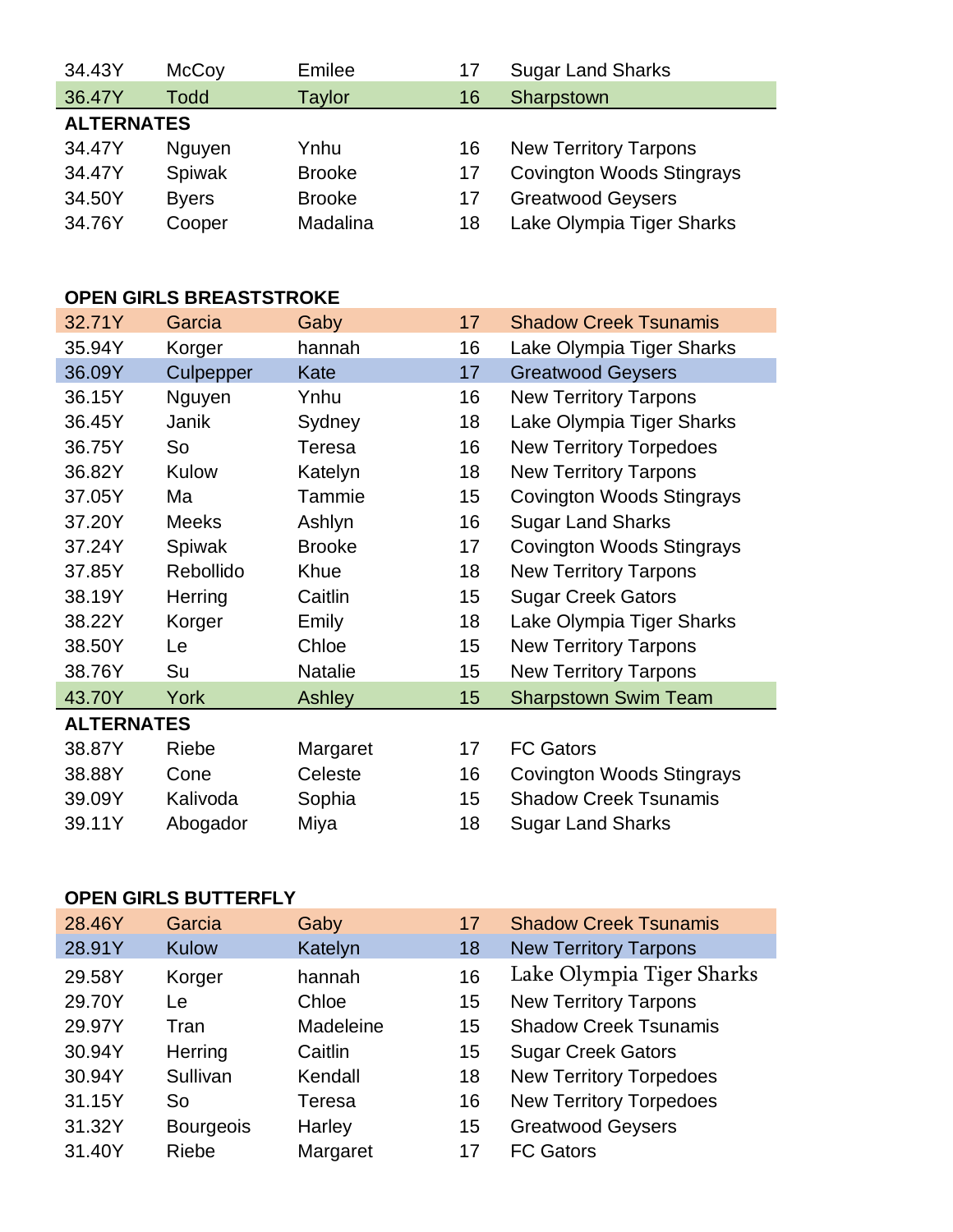| 31.57Y            | Nguyen                       | Ynhu                    | 16 | <b>New Territory Tarpons</b>     |
|-------------------|------------------------------|-------------------------|----|----------------------------------|
| 31.59Y            | Goolsby                      | Courtney                | 16 | <b>Sugar Creek Gators</b>        |
| 31.86Y            | Abogador                     | Miya                    | 18 | <b>Sugar Land Sharks</b>         |
| 31.90Y            | Rebollido                    | Khue                    | 18 | <b>New Territory Tarpons</b>     |
| 32.07Y            | Hendrickson                  | Caroline                | 16 | <b>FC Gators</b>                 |
| 35.79Y            | <b>Cross</b>                 | <b>Nicole</b>           | 17 | <b>Glenshire Wahoo</b>           |
|                   |                              |                         |    |                                  |
| 32.32Y            | <b>Byers</b>                 | <b>Brooke</b>           | 17 | <b>Greatwood Geysers</b>         |
| 32.34Y            | <b>Scott</b>                 | Catherine               | 18 | <b>Sweetwater Surfers</b>        |
| 32.73Y            | Ma<br><b>SAN</b>             | Tammie<br><b>SOPHIA</b> | 15 | <b>Covington Woods Stingrays</b> |
| 32.87Y            | <b>ANTONIO</b>               | <b>BIANCA</b>           | 16 | <b>New Territory Tarpons</b>     |
|                   | OPEN GIRLS INDIVIDUAL MEDLEY |                         |    |                                  |
| 1:04.53Y          | Garcia                       | Gaby                    | 17 | <b>Shadow Creek Tsunamis</b>     |
| 1:07.53Y          | <b>Kulow</b>                 | Katelyn                 | 18 | <b>New Territory Tarpons</b>     |
| 1:08.19Y          | Herring                      | Caitlin                 | 15 | <b>Sugar Creek Gators</b>        |
| 1:09.20Y          | Korger                       | hannah                  | 16 | Lake Olympia Tiger Sharks        |
| 1:09.85Y          | So                           | Teresa                  | 16 | <b>New Territory Torpedoes</b>   |
| 1:10.23Y          | Nguyen                       | Ynhu                    | 16 | <b>New Territory Tarpons</b>     |
| 1:10.87Y          | Riebe                        | Margaret                | 17 | <b>FC Gators</b>                 |
| 1:11.13Y          | Lee                          | Allison                 | 17 | <b>FC Gators</b>                 |
| 1:11.38Y          | Goolsby                      | Courtney                | 16 | <b>Sugar Creek Gators</b>        |
| 1:11.53Y          | Culpepper                    | Kate                    | 17 | <b>Greatwood Geysers</b>         |
| 1:11.57Y          | Ma                           | Tammie                  | 15 | <b>Covington Woods Stingrays</b> |
| 1:12.21Y          | Spiwak                       | <b>Brooke</b>           | 17 | <b>Covington Woods Stingrays</b> |
| 1:12.67Y          | Abogador                     | Miya                    | 18 | <b>Sugar Land Sharks</b>         |
| 1:12.90Y          | Tran                         | Madeleine               | 15 | <b>Shadow Creek Tsunamis</b>     |
| 1:14.07Y          | <b>Shows</b>                 | Abby                    | 16 | Covington Woods Stingrays        |
| 1:21.20Y          | Galbreath                    | Jordan                  | 16 | <b>Quail Valley Dolphins</b>     |
| <b>ALTERNATES</b> |                              |                         |    |                                  |
| 1:14.24Y          | Janik                        | Sydney                  | 18 | Lake Olympia Tiger Sharks        |
| 1:15.06Y          | <b>Bourgeois</b>             | Harley                  | 15 | <b>Greatwood Geysers</b>         |
| 1:15.27Y          | Korger                       | Emily                   | 18 | Lake Olympia Tiger Sharks        |
| 1:15.39Y          | McCoy                        | Emilee                  | 17 | <b>Sugar Land Sharks</b>         |

## OPEN BOYS FREESTYLE

| 22.97Y | <b>Dorado</b> | Jordan        | 17 | <b>Lake Olympia Tiger Sharks</b> |
|--------|---------------|---------------|----|----------------------------------|
| 23.08Y | Imrie         | Mitch         | 18 | <b>Pecan Grove Piranhas</b>      |
| 23.09Y | Schofield     | Kyle          | 18 | Lake Olympia Tiger Sharks        |
| 23.72Y | Dang          | Ryan          | 18 | Lake Olympia Tiger Sharks        |
| 23.97Y | Su            | <b>Nathan</b> | 17 | <b>New Territory Tarpons</b>     |
| 24.02Y | Hoang         | Daniel        | 18 | <b>Covington Woods Stingrays</b> |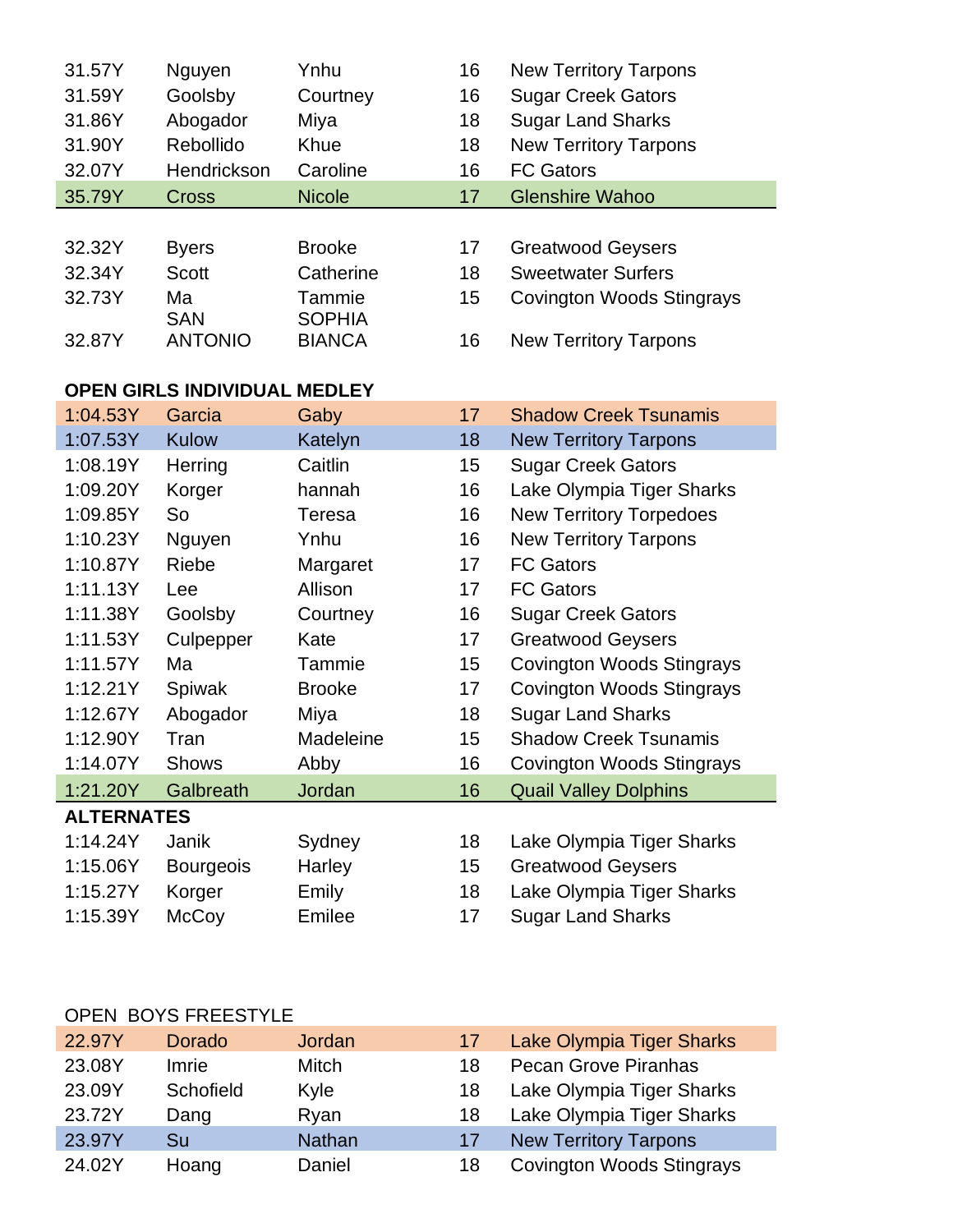| <b>Covington Woods Stingrays</b><br>24.11Y<br>17<br>Geach<br>Luke<br><b>Commonwealth Piranhas</b><br>24.30Y<br>Whitcomb<br>18<br>Kevin<br>24.32Y<br>18<br><b>Greatwood Geysers</b><br>Austin<br>Prevette<br>24.32Y<br>15<br><b>New Territory Tarpons</b><br>Vincent<br>Ta<br>24.33Y<br>Christian<br>18<br><b>New Territory Tarpons</b><br>Le<br>24.66Y<br>17<br>Schroer<br><b>Commonwealth Piranhas</b><br>Paul<br>24.83Y<br>Singleton<br>17<br><b>New Territory Torpedoes</b><br>Grayson<br>24.86Y<br>Harrison<br>18<br><b>New Territory Torpedoes</b><br>Pao<br>26.00Y<br><b>Stafford Stingrays</b><br><b>Barahona</b><br><b>Matthew</b><br>15<br><b>ALTERNATES</b><br>24.95Y<br>Wang<br>Alex<br>17<br><b>New Territory Tarpons</b> | 24.06Y | Pan           | <b>Bryan</b> | 18 | <b>New Territory Tarpons</b> |
|---------------------------------------------------------------------------------------------------------------------------------------------------------------------------------------------------------------------------------------------------------------------------------------------------------------------------------------------------------------------------------------------------------------------------------------------------------------------------------------------------------------------------------------------------------------------------------------------------------------------------------------------------------------------------------------------------------------------------------------|--------|---------------|--------------|----|------------------------------|
|                                                                                                                                                                                                                                                                                                                                                                                                                                                                                                                                                                                                                                                                                                                                       |        |               |              |    |                              |
|                                                                                                                                                                                                                                                                                                                                                                                                                                                                                                                                                                                                                                                                                                                                       |        |               |              |    |                              |
|                                                                                                                                                                                                                                                                                                                                                                                                                                                                                                                                                                                                                                                                                                                                       |        |               |              |    |                              |
|                                                                                                                                                                                                                                                                                                                                                                                                                                                                                                                                                                                                                                                                                                                                       |        |               |              |    |                              |
|                                                                                                                                                                                                                                                                                                                                                                                                                                                                                                                                                                                                                                                                                                                                       |        |               |              |    |                              |
|                                                                                                                                                                                                                                                                                                                                                                                                                                                                                                                                                                                                                                                                                                                                       |        |               |              |    |                              |
|                                                                                                                                                                                                                                                                                                                                                                                                                                                                                                                                                                                                                                                                                                                                       |        |               |              |    |                              |
|                                                                                                                                                                                                                                                                                                                                                                                                                                                                                                                                                                                                                                                                                                                                       |        |               |              |    |                              |
|                                                                                                                                                                                                                                                                                                                                                                                                                                                                                                                                                                                                                                                                                                                                       |        |               |              |    |                              |
|                                                                                                                                                                                                                                                                                                                                                                                                                                                                                                                                                                                                                                                                                                                                       |        |               |              |    |                              |
|                                                                                                                                                                                                                                                                                                                                                                                                                                                                                                                                                                                                                                                                                                                                       |        |               |              |    |                              |
|                                                                                                                                                                                                                                                                                                                                                                                                                                                                                                                                                                                                                                                                                                                                       | 25.03Y | <b>Martin</b> | Sean         | 18 | <b>Maplewood Marlin</b>      |
| <b>Greatwood Geysers</b><br>25.09Y<br>Keenan<br>Luke<br>18                                                                                                                                                                                                                                                                                                                                                                                                                                                                                                                                                                                                                                                                            |        |               |              |    |                              |
|                                                                                                                                                                                                                                                                                                                                                                                                                                                                                                                                                                                                                                                                                                                                       | 25.10Y | Yu            | Noah         | 16 | <b>Commonwealth Piranhas</b> |
|                                                                                                                                                                                                                                                                                                                                                                                                                                                                                                                                                                                                                                                                                                                                       |        |               |              |    |                              |

### **OPEN BOYS BACKSTROKE**

| 24.88Y                        | Dorado        | Jordan        | 17 | <b>Lake Olympia Tiger Sharks</b> |
|-------------------------------|---------------|---------------|----|----------------------------------|
| 25.96Y                        | Su            | <b>Nathan</b> | 17 | <b>New Territory Tarpons</b>     |
| 27.14Y                        | Imrie         | Mitch         | 18 | <b>Pecan Grove Piranhas</b>      |
| 27.18Y                        | Dang          | Ryan          | 18 | Lake Olympia Tiger Sharks        |
| 27.90Y                        | Maldonado     | Victor        | 15 | <b>Covington Woods Stingrays</b> |
| 28.21Y                        | Le            | Christian     | 18 | <b>New Territory Tarpons</b>     |
| 28.34Y                        | Та            | Vincent       | 15 | <b>New Territory Tarpons</b>     |
| 28.74Y                        | Schofield     | Kyle          | 18 | Lake Olympia Tiger Sharks        |
| 28.94Y                        | Keenan        | Luke          | 18 | <b>Greatwood Geysers</b>         |
| 29.24Y                        | <b>Niznik</b> | Aidan         | 16 | Maplewood Marlin                 |
| 29.37Y                        | Smith         | <b>Marlos</b> | 18 | <b>Sugar Creek Gators</b>        |
| 29.50Y                        | <b>Martin</b> | Sean          | 18 | Maplewood Marlin                 |
| 29.57Y                        | <b>Miller</b> | Hunter        | 16 | <b>Commonwealth Piranhas</b>     |
| 29.59Y                        | Yu            | Noah          | 16 | <b>Commonwealth Piranhas</b>     |
| 29.82Y                        | Ngo           | William       | 17 | <b>Covington Woods Stingrays</b> |
| 32.94Y                        | Thomas        | Jake          | 18 | <b>Quail Valley Dolphines</b>    |
| <b>ALTERNATES</b>             |               |               |    |                                  |
| 29.94Y                        | Pan           | <b>Bryan</b>  | 18 | <b>New Territory Tarpons</b>     |
| 30.03Y                        | Nguyen        | <b>Kelvin</b> | 15 | Lake Olympia Tiger Sharks        |
| 30.50Y                        | Miller        | Philip        | 16 | <b>Commonwealth Piranhas</b>     |
| 30.91Y                        | <b>Barnes</b> | Kade          | 15 | <b>Pecan Grove Piranhas</b>      |
|                               |               |               |    |                                  |
| <b>OPEN BOYS BREASTSTROKE</b> |               |               |    |                                  |
|                               |               |               |    |                                  |
| 28.50Y                        | Le            | Christian     | 18 | <b>New Territory Tarpons</b>     |
| 29.16Y                        | Dorado        | Jordan        | 17 | Lake Olympia Tiger Sharks        |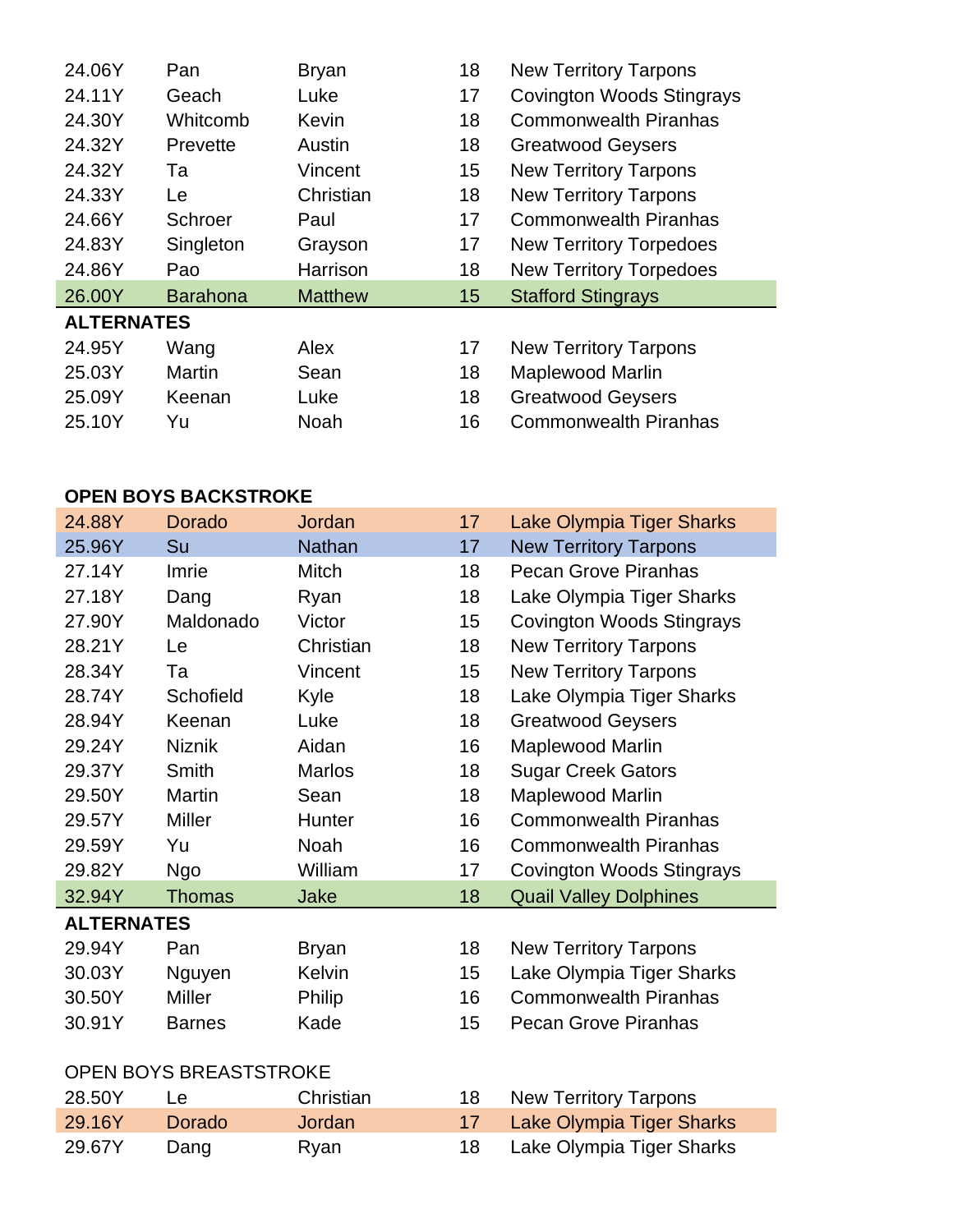| 29.81Y            | Imrie         | Mitch         | 18 | <b>Pecan Grove Piranhas</b>      |
|-------------------|---------------|---------------|----|----------------------------------|
| 30.59Y            | Pao           | Harrison      | 18 | <b>New Territory Torpedoes</b>   |
| 31.00Y            | Su            | Nathan        | 17 | <b>New Territory Tarpons</b>     |
| 31.80Y            | Sanchez       | Darius        | 18 | Lake Olympia Tiger Sharks        |
| 31.81Y            | Yu            | Noah          | 16 | <b>Commonwealth Piranhas</b>     |
| 31.83Y            | Wang          | Alex          | 17 | <b>New Territory Tarpons</b>     |
| 31.93Y            | Nguyen        | Van           | 17 | <b>Commonwealth Piranhas</b>     |
| 32.44Y            | Geach         | Luke          | 17 | <b>Covington Woods Stingrays</b> |
| 32.74Y            | Hoang         | Daniel        | 18 | <b>Covington Woods Stingrays</b> |
| 32.95Y            | Prevette      | Austin        | 18 | <b>Greatwood Geysers</b>         |
| 33.13Y            | Phung         | Hanson        | 18 | <b>Covington Woods Stingrays</b> |
| 33.75Y            | Nguyen        | <b>Kelvin</b> | 15 | Lake Olympia Tiger Sharks        |
| 36.94Y            | <b>Blanco</b> | Josh          | 17 | <b>Stafford Stingrays</b>        |
| <b>ALTERNATES</b> |               |               |    |                                  |
|                   |               |               |    |                                  |
| 33.82Y            | <b>Martin</b> | Sean          | 18 | Maplewood Marlin                 |

| 33.8Z Y | <u>Martin</u> | <b>Sean</b> | - Maplewood Mariin           |
|---------|---------------|-------------|------------------------------|
| 33.84Y  | <b>Moore</b>  | Kyle        | 15 Lake Olympia Tiger Sharks |
| 33.88Y  | Schofield     | Kyle        | Lake Olympia Tiger Sharks    |

### **OPEN BOYS BUTTERFLY**

| 24.97Y            | <b>Dorado</b> | Jordan        | 17 | <b>Lake Olympia Tiger Sharks</b> |  |  |  |
|-------------------|---------------|---------------|----|----------------------------------|--|--|--|
| 25.02Y            | Dang          | Ryan          | 18 | Lake Olympia Tiger Sharks        |  |  |  |
| 25.03Y            | Imrie         | Mitch         | 18 | <b>Pecan Grove Piranhas</b>      |  |  |  |
| 26.07Y            | Pan           | <b>Bryan</b>  | 18 | <b>New Territory Tarpons</b>     |  |  |  |
| 26.19Y            | Le            | Christian     | 18 | <b>New Territory Tarpons</b>     |  |  |  |
| 26.57Y            | Та            | Vincent       | 15 | <b>New Territory Tarpons</b>     |  |  |  |
| 26.64Y            | Geach         | Luke          | 17 | <b>Covington Woods Stingrays</b> |  |  |  |
| 26.65Y            | Su            | Nathan        | 17 | <b>New Territory Tarpons</b>     |  |  |  |
| 26.88Y            | Prevette      | Austin        | 18 | <b>Greatwood Geysers</b>         |  |  |  |
| 27.02Y            | Pao           | Harrison      | 18 | <b>New Territory Torpedoes</b>   |  |  |  |
| 27.02Y            | Singleton     | Grayson       | 17 | <b>New Territory Torpedoes</b>   |  |  |  |
| 27.07Y            | Smith         | <b>Marlos</b> | 18 | <b>Sugar Creek Gators</b>        |  |  |  |
| 27.15Y            | Schroer       | Paul          | 17 | <b>Commonwealth Piranhas</b>     |  |  |  |
| 27.39Y            | Cung          | Ethan         | 16 | <b>Covington Woods Stingrays</b> |  |  |  |
| 27.78Y            | Martin        | Sean          | 18 | Maplewood Marlin                 |  |  |  |
| 29.09Y            | <b>Thomas</b> | Jake          | 18 | <b>Quail Valley Dolphins</b>     |  |  |  |
| <b>ALTERNATES</b> |               |               |    |                                  |  |  |  |
| 27.84Y            | Maldonado     | Victor        | 15 | <b>Covington Woods Stingrays</b> |  |  |  |
| 28.15Y            | Schofield     | Kyle          | 18 | Lake Olympia Tiger Sharks        |  |  |  |
| 28.28Y            | Wang          | Alex          | 17 | <b>New Territory Tarpons</b>     |  |  |  |
| 28.37Y            | Harned        | Aden          | 17 | <b>Greatwood Geysers</b>         |  |  |  |